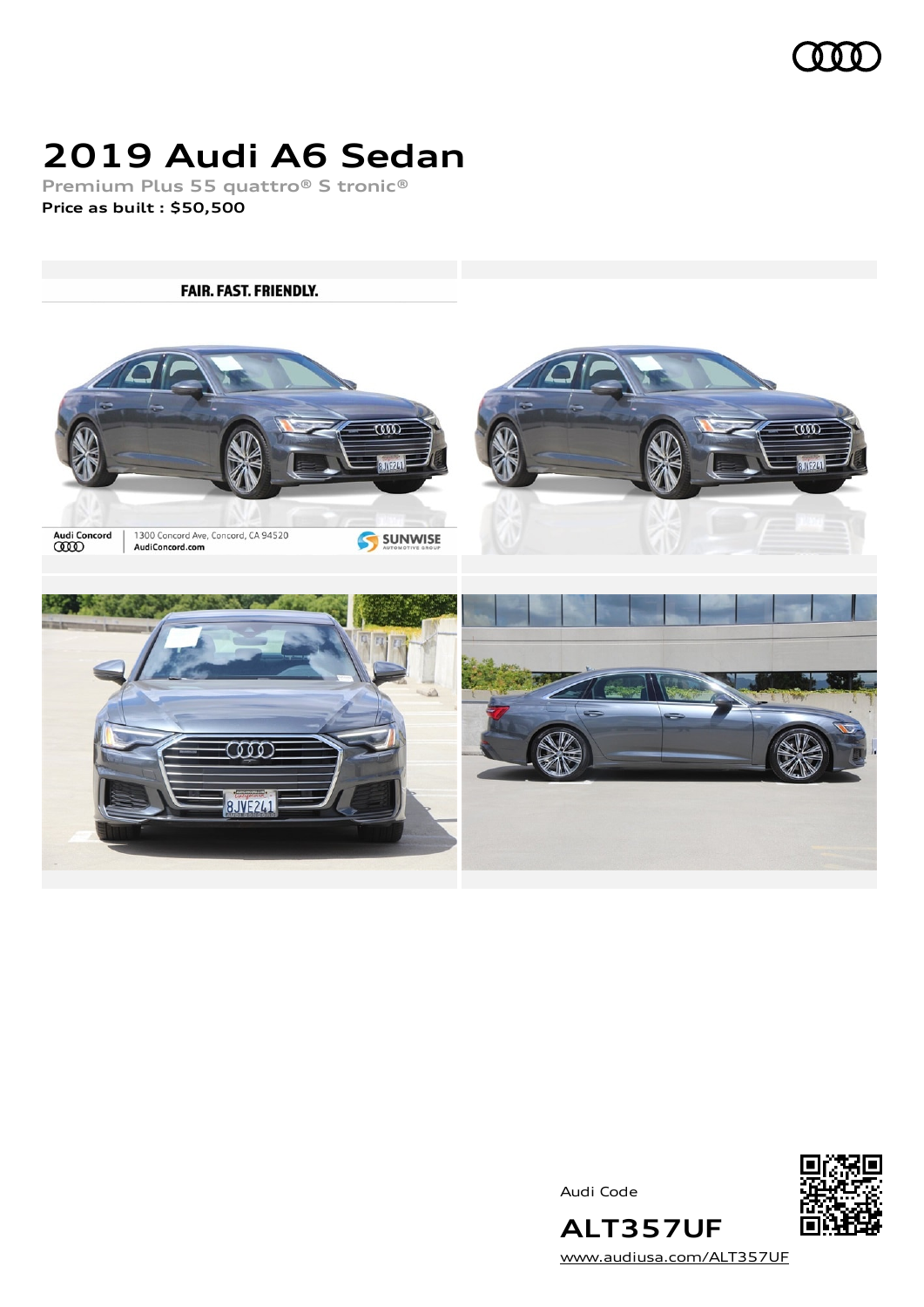### **Summary**

**Audi 2019 Audi A6 Sedan** Premium Plus 55 quattro® S tronic®

**Price as buil[t](#page-8-0)** \$50,500

#### **Exterior colour**

Daytona Gray pearl

#### **Interior colour**

| Seats     | Black with Rock Gray cross stitching |
|-----------|--------------------------------------|
| Dashboard | Black                                |
| Carpet    | Black                                |
| Headliner | Lunar Silver                         |

#### **FAIR. FAST. FRIENDLY.**



#### **Further Information**

| Type of vehicle | Used car     |
|-----------------|--------------|
| Mileage         | 18,844 miles |
| Warranty        | No           |

#### **Audi Code** ALT357UF

**Your configuration on www.audiusa.com** [www.audiusa.com/ALT357UF](https://www.audiusa.com/ALT357UF)

**Commission number** 1bc3a92e0a0e09a91b4e

#### **Technical Specifications**

| Engine type                  | 3.0-liter six-cylinder                        |
|------------------------------|-----------------------------------------------|
| stroke                       | Displacement/Bore and 2,995/84.5 x 89.0 cc/mm |
| Torque                       | 369 lb-ft@rpm                                 |
| Top track speed              | 130 mph mph                                   |
| Acceleration (0 - 60<br>mph) | 5.1 seconds seconds                           |
| Recommended fuel             | Premium                                       |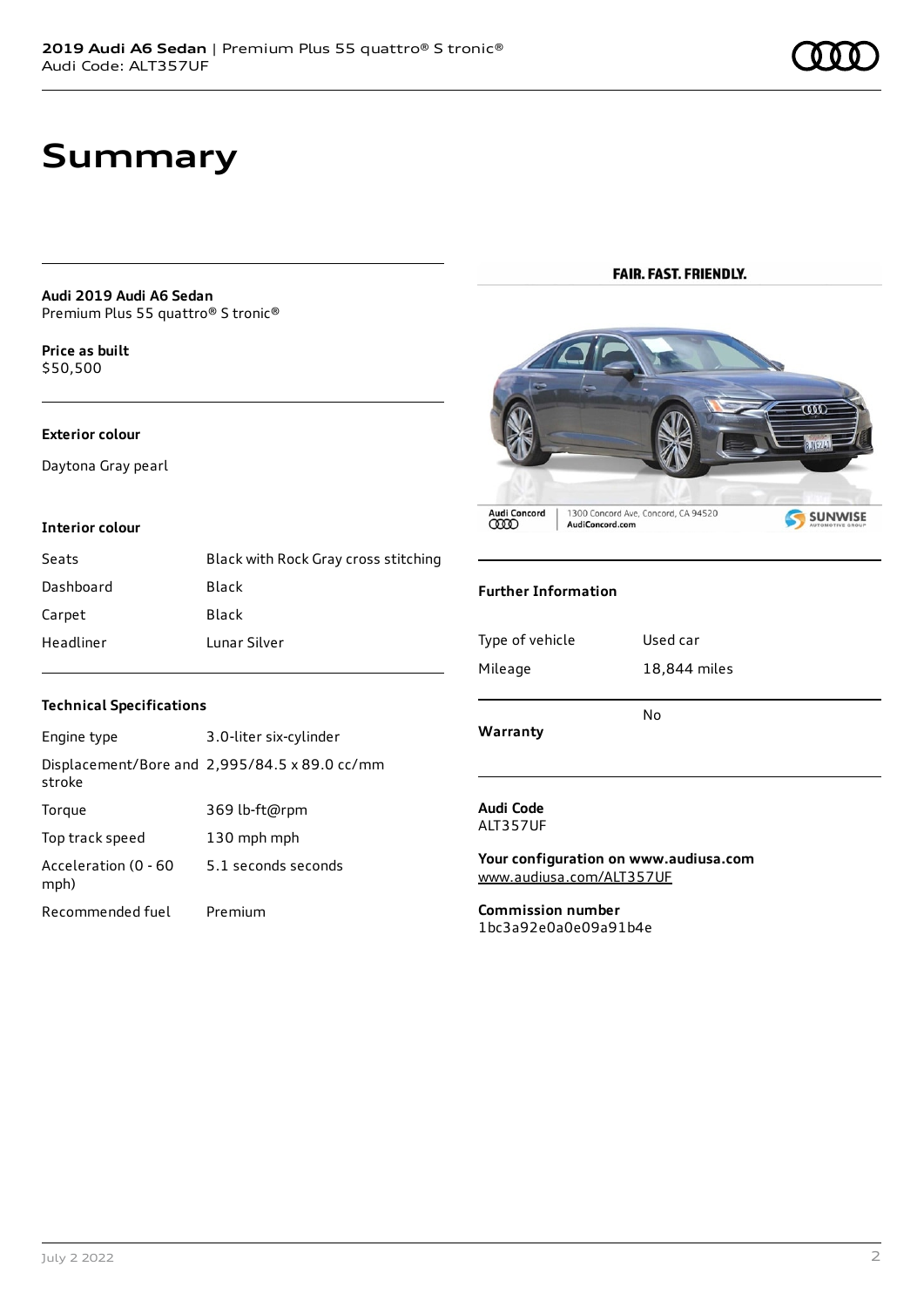

# **Standard features**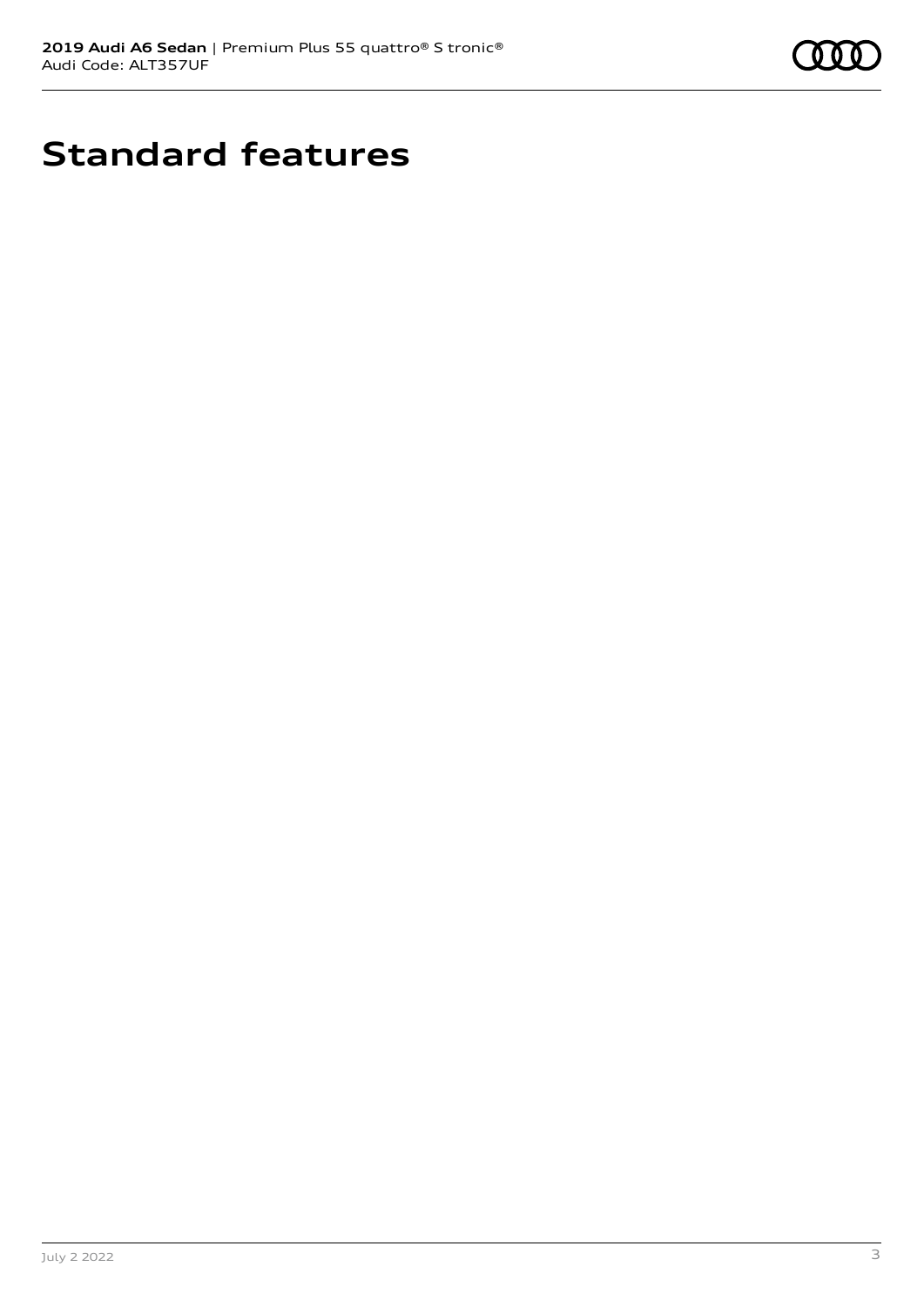### **Dealer remarks**

### OPTION PACKAGES

#### PREMIUM PLUS PACKAGE

MMI navigation w/ touchscreen response, virtual cockpit, Bang and Olufsen premium 3D sound system, Audi phone box w/ wireless charging and antenna booster, advanced key, side assist, rear cross traffic, pre sense rear, power folding exterior mirrors, HD matrix design LED headlights w/ dynamic DRLs, high beam assist, headlight washer system, top view camera system

#### WARM WEATHER PACKAGE

4-zone automatic climate control, Power rear window, manual rear side window sunshades Front seats with ventilation and 4-way power lumbar 20 INCH SPORT PACKAGE Sport suspension AUDI BEAM RINGS

### KEY FEATURES INCLUDE

3.0L V6 335 hp / 369 ft. lbs., quattro AWD system, 7 speed S tronic transmission, MMI navigation w/ MMI touch response and traffic information online, smartphone interface, HomeLink, heated/ auto dimming exterior mirrors w/ memory, heated 8 way power front seats w/ driver memory, LED headlights, parking system plus, power adjustable steering column w/ memory, power sunroof, S line exterior, multi function steering wheel w/ shift paddles, pre sense basic/ city, LED DRLs and taillights w/ dynamic turn signals, rearview camera

### CARFAX AND WARRANTY DETAILS

[Vehicle](https://www.carfax.com/VehicleHistory/p/Report.cfx?partner=DLR_3&vin=WAUL2AF28KN069589) History Report

#### WHY AUDI CONCORD

We are conveniently located in the East Bay a short drive from most Bay Area Cities. We are the highest rated Audi Dealership on [Yelp](https://www.yelp.com/biz/audi-concord-concord) and a recipient of multiple Audi Magna Elite Society [Awards](https://www.audiconcord.com/magna-society-award.htm) We have one of the Bay Area's largest selections of [new](https://www.audiconcord.com/new-inventory/index.htm) and [pre-owned](https://www.audiconcord.com/used-inventory/index.htm) luxury Audi inventories. Audi Concord is here to serve all your Audi Sales, Service, Parts and Collision needs in the the Bay Area. We know that you have high expectations so allow us the opportunity to exceed them and demonstrate our commitment to excellence. We look forward to serving you!

#### Disclaimer

Tax, Title and Tags and other applicable fees are not included in vehicle prices shown and must be paid by the purchaser. Horsepower calculations based on trim engine configuration. Fuel economy calculations based on original manufacturer data for trim engine configuration. While great effort is made to ensure the accuracy of the  $\frac{1}{2}$ This is easily done by calling us at (925)-771-2888 or by visiting us at the dealership (click here for [directions\).](https://www.audiconcord.com/dealership/directions.htm)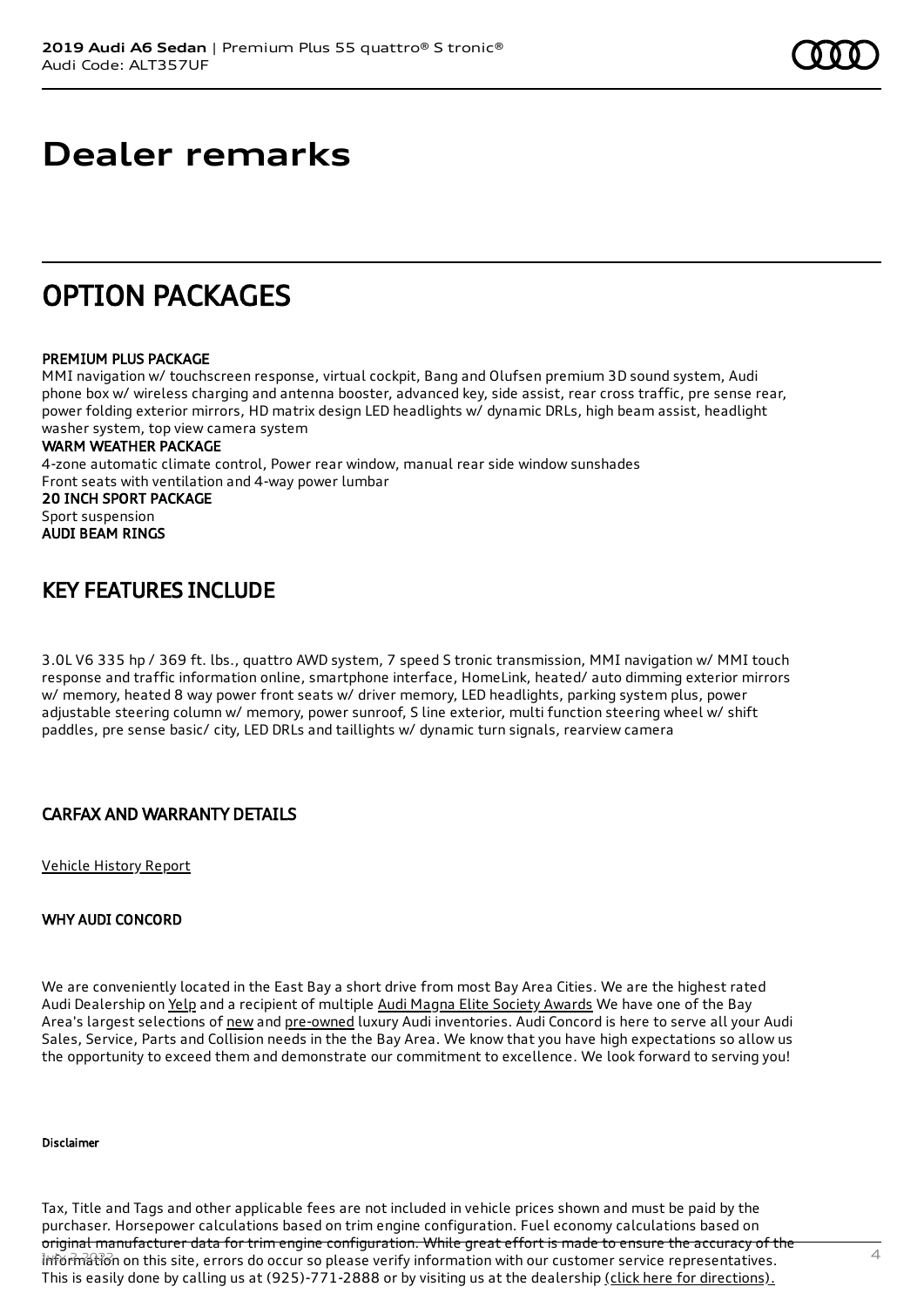## **Technical Specifications**

5.1 seconds seconds

**Engineering | Performance**

Power Level 55

Acceleration (0 - 60

mph)

Engine type 3.0-liter six-cylinder

Engine block Aluminum-alloy

Cylinder head Aluminum-alloy

Max. output ps/hp 335 @ rpm

| stroke          | Displacement/Bore and 2,995/84.5 x 89.0 cc/mm                         |
|-----------------|-----------------------------------------------------------------------|
| Top track speed | 130 mph mph                                                           |
| Torque          | 369 lb-ft@rpm                                                         |
| Valvetrain      | 24-valve DOHC with Audi valvelift<br>system and variable valve timing |

Induction/fuel injection Twin-scroll turbocharged/TFSI®

#### **Electrical system**

Hybrid system battery 48 Volt/9.6Ah lithium-ion battery

#### **Driveline**

Transmission Seven-speed S tronic® dual-clutch automatic transmission with quattro® all-wheel-drive with ultra® technology

#### **Steering**

| Steering type                             | Electromechanical progressive<br>steering system |
|-------------------------------------------|--------------------------------------------------|
| Turning diameter, curb-36.4 ft<br>to-curb |                                                  |
| Steering ratio                            | 12.1:1                                           |

| Front axle                    | Five-link front independent steel<br>spring suspension               |  |
|-------------------------------|----------------------------------------------------------------------|--|
| Rear axle                     | Five-link rear independent steel<br>spring suspension                |  |
| Optional                      | Adaptive damping suspension                                          |  |
| <b>Brake system</b>           |                                                                      |  |
| <b>Front brakes</b>           | 13.3 (ventilated disc) in                                            |  |
| Rear brakes                   | 13.0 (ventilated disc) in                                            |  |
| Parking brake                 | <b>Electromechanical</b>                                             |  |
| <b>Body</b>                   |                                                                      |  |
| Material                      | Multi-material body construction<br>(steel and aluminum composition) |  |
| Corrosion protection          | Multistep anti-corrosion protection                                  |  |
| <b>Warranty   Maintenance</b> |                                                                      |  |
| Warranty                      | 4-year/50,000-mile new vehicle<br>limited warranty                   |  |

**Suspension**

### Maintenance 12-month/10,000-mile (whichever occurs first) NO CHARGE first scheduled maintenance

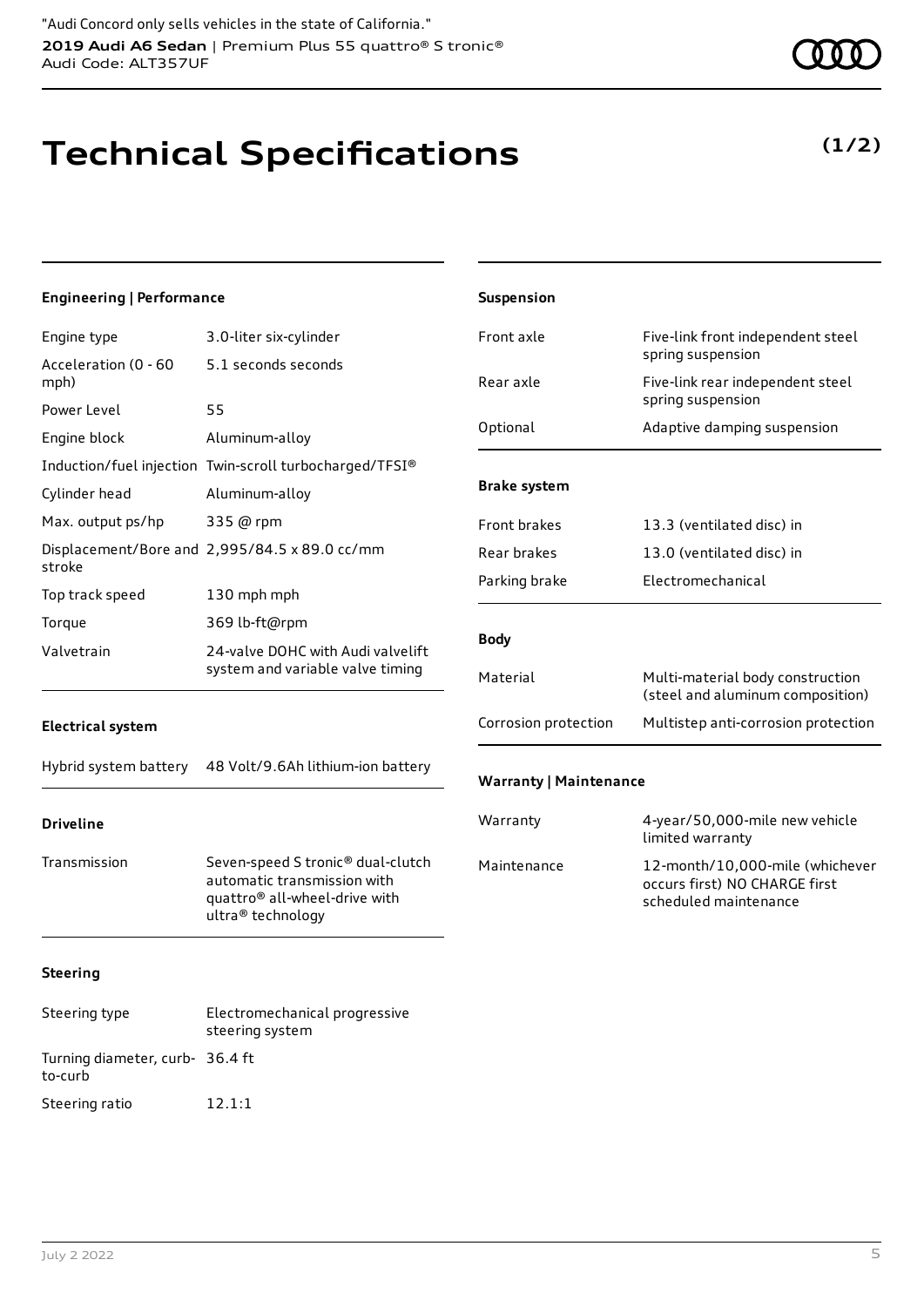### **Technical Specifications**

#### **Exterior Measurements**

| Height                           | 57.4 in   |
|----------------------------------|-----------|
| Overall width without<br>mirrors | 74.3 in   |
| Length                           | 194.4 in  |
| Wheelbase                        | 115.1 in  |
| Drag coefficient                 | $0.29$ Cw |
| Overall width with<br>mirrors    | $83.1$ in |
| Track rear                       | 63.7 in   |
| <b>Track front</b>               | 64.2 in   |
| Curb weight                      | 4,266 lb  |

#### **Interior measurements**

| Seating capacity                          | 5                    |
|-------------------------------------------|----------------------|
|                                           |                      |
| Shoulder room, rear                       | 56.5 in              |
| Head room with front<br>sunroof           | 38.0 in              |
| Leg room, rear                            | 37.4 in              |
| Shoulder room, front                      | 57.8 in              |
| Head room with rear<br>sunroof            | 38.1 in              |
| Leg room, front                           | 41.3 in              |
| Cargo volume, rear<br>seatbacks up/folded | 13.7/NA cu ft, cu ft |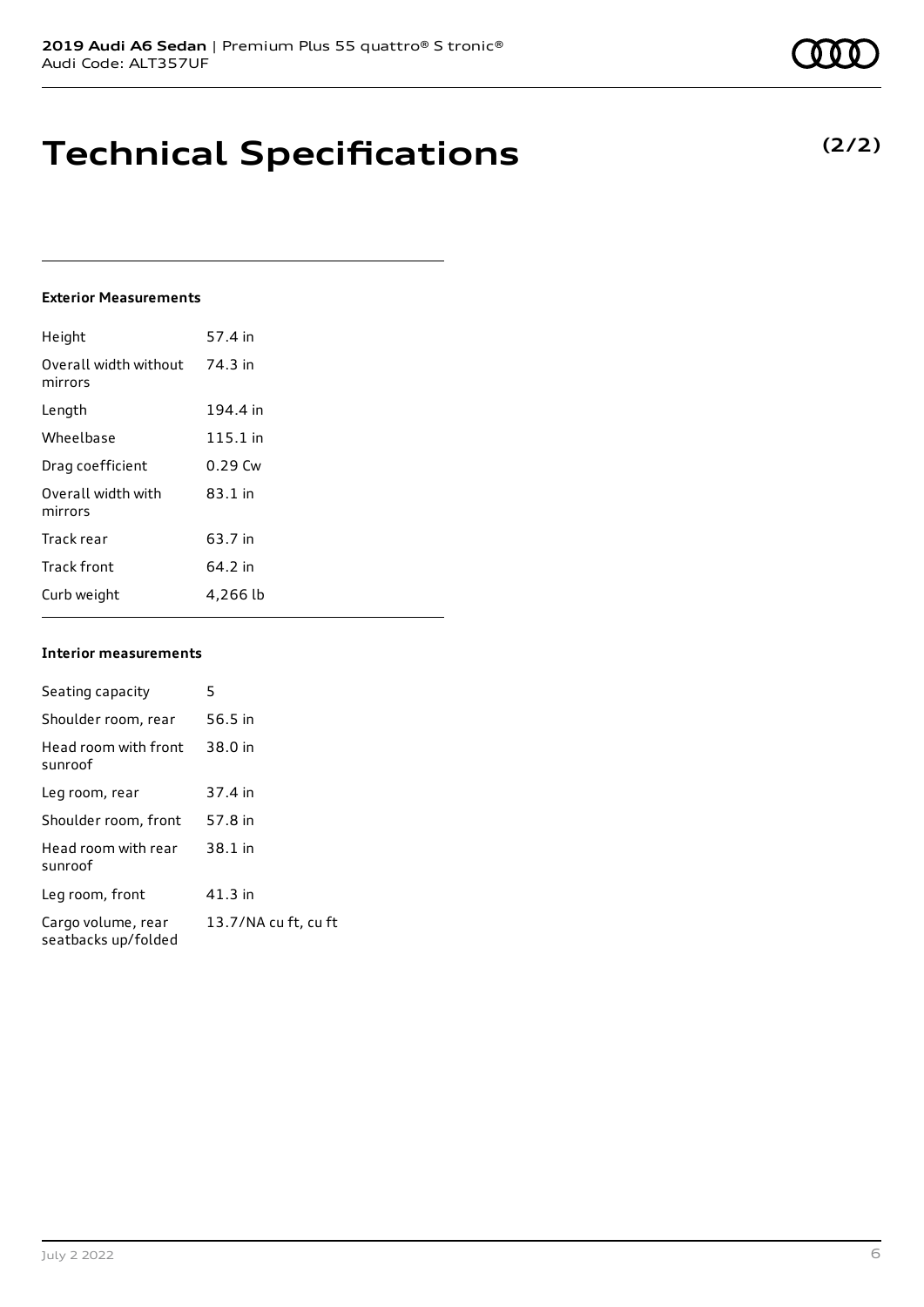

### **Consumption- and emission**

**Consumption by NEDC**

combined 25 mpg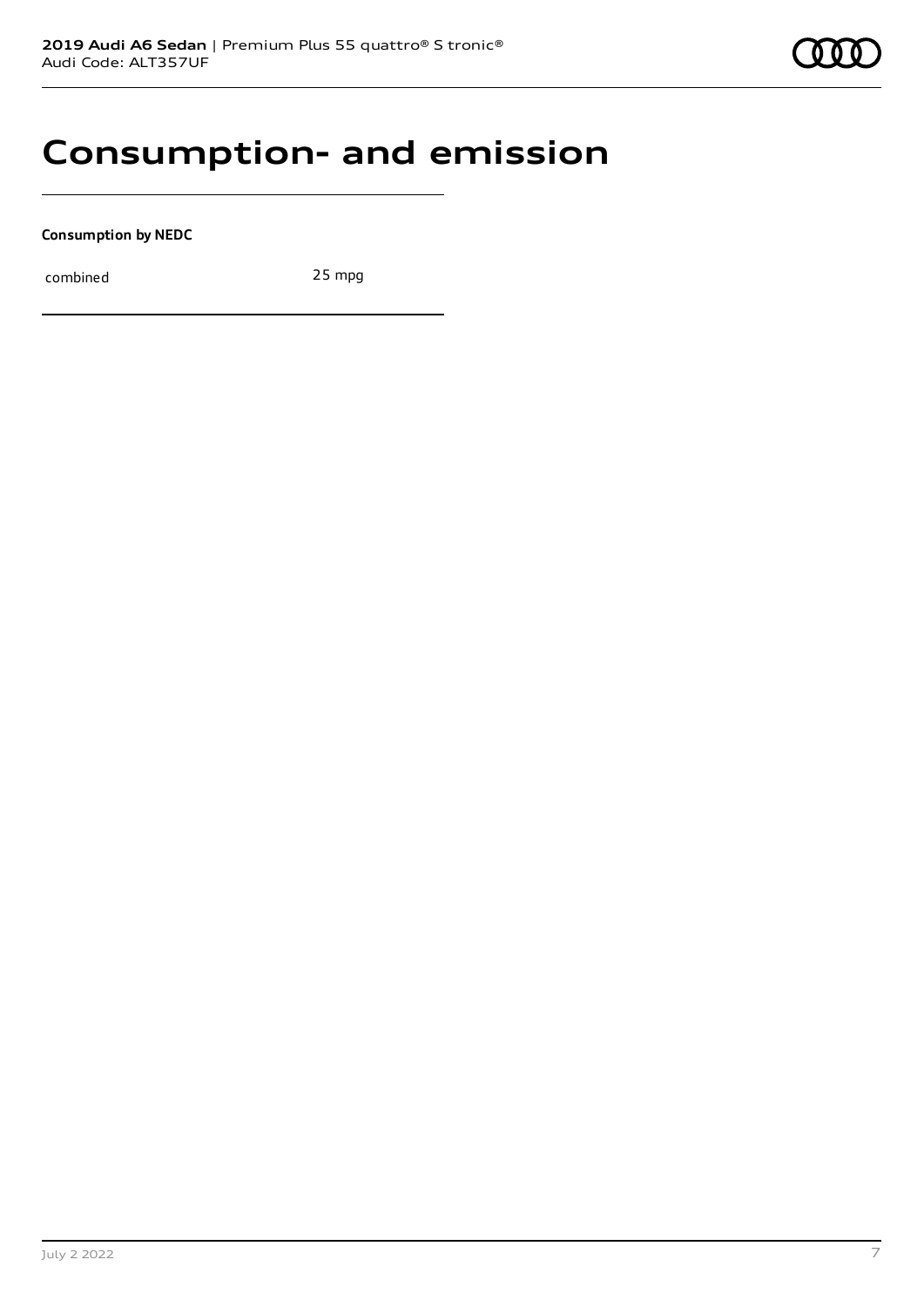### **Contact**

Dealer **Audi Concord**

1300 Concord Ave 94520 Concord CA

Phone: 9257712888 FAX: 9257712828

www: [https://www.audiconcord.com](https://www.audiconcord.com/)